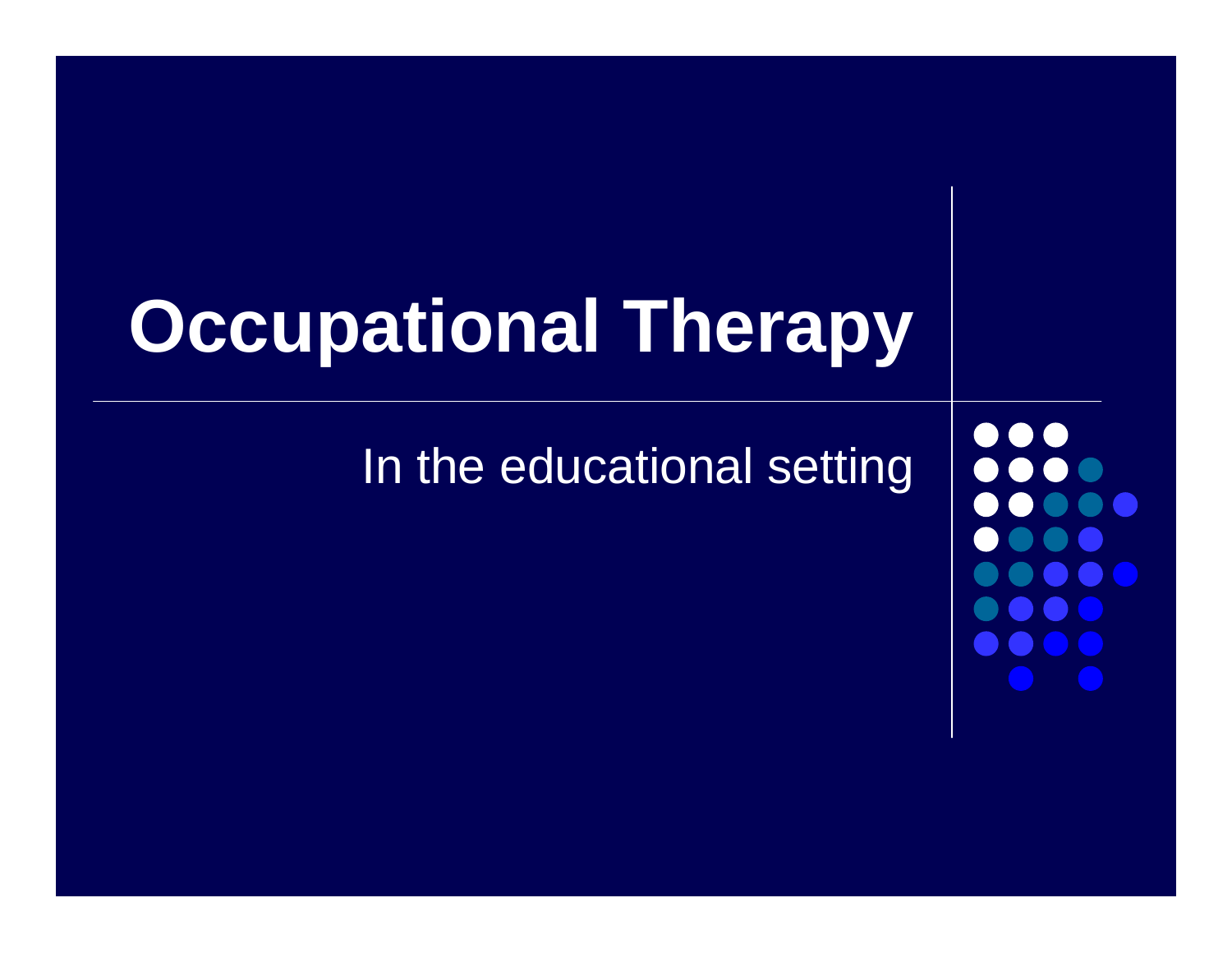# **Goals of In-service**

- Review CT State Guidelines for Occupational Therapy in Educational Setting
- **Historic Changes in** Delivery of Services-Inclusion
- Team Building
- Families as Partners
- Questions and Answers

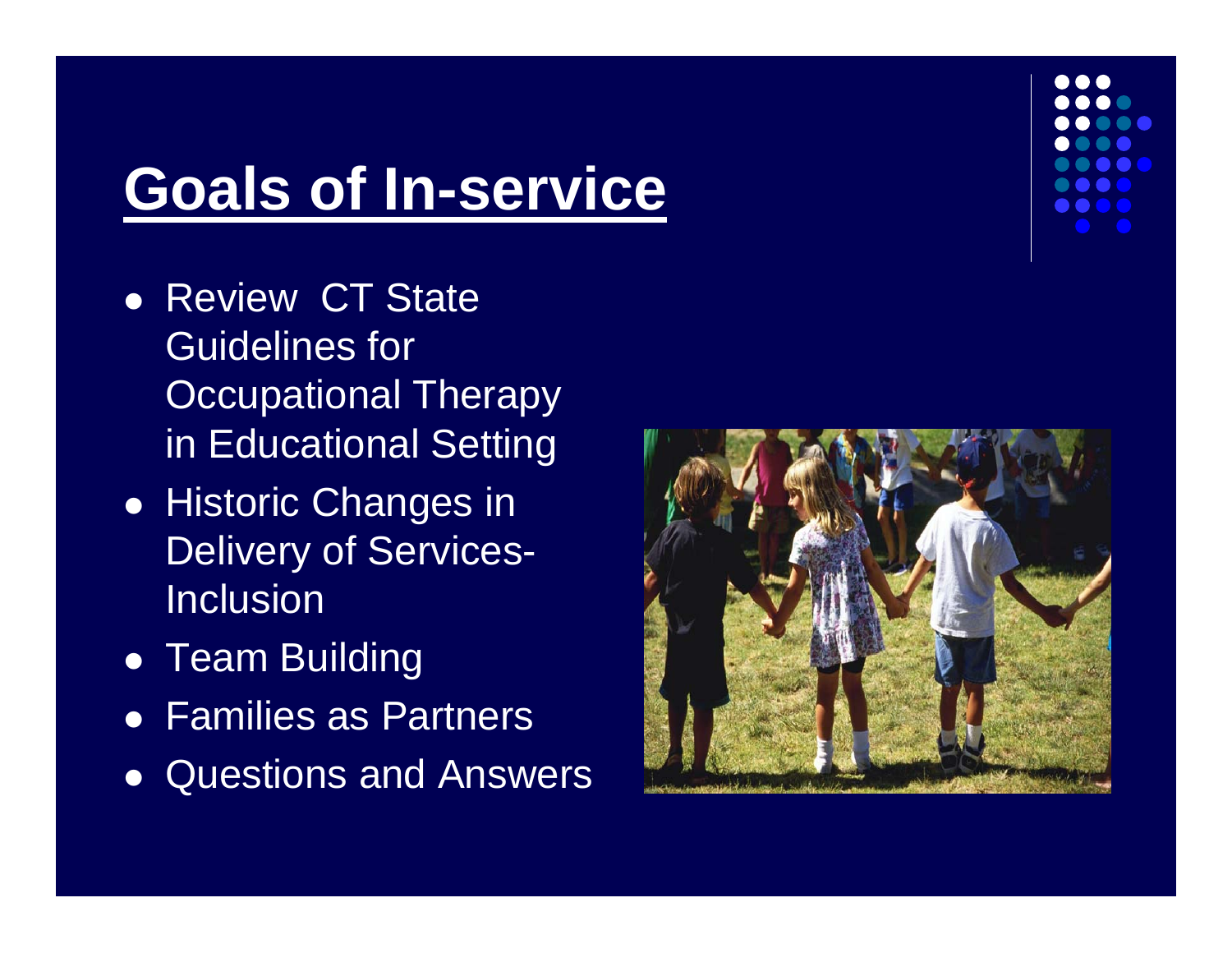## **Historical Perspective**

#### *Past view*

- Pull out, isolated treatments
- Medically based model of intervention
- Limited carryover of skill into the educational setting

#### *Present View*

- Inclusive service delivery
- Collaborative education based service model
- **Shared responsibility**
- Increased carry over of skills in varied of settings

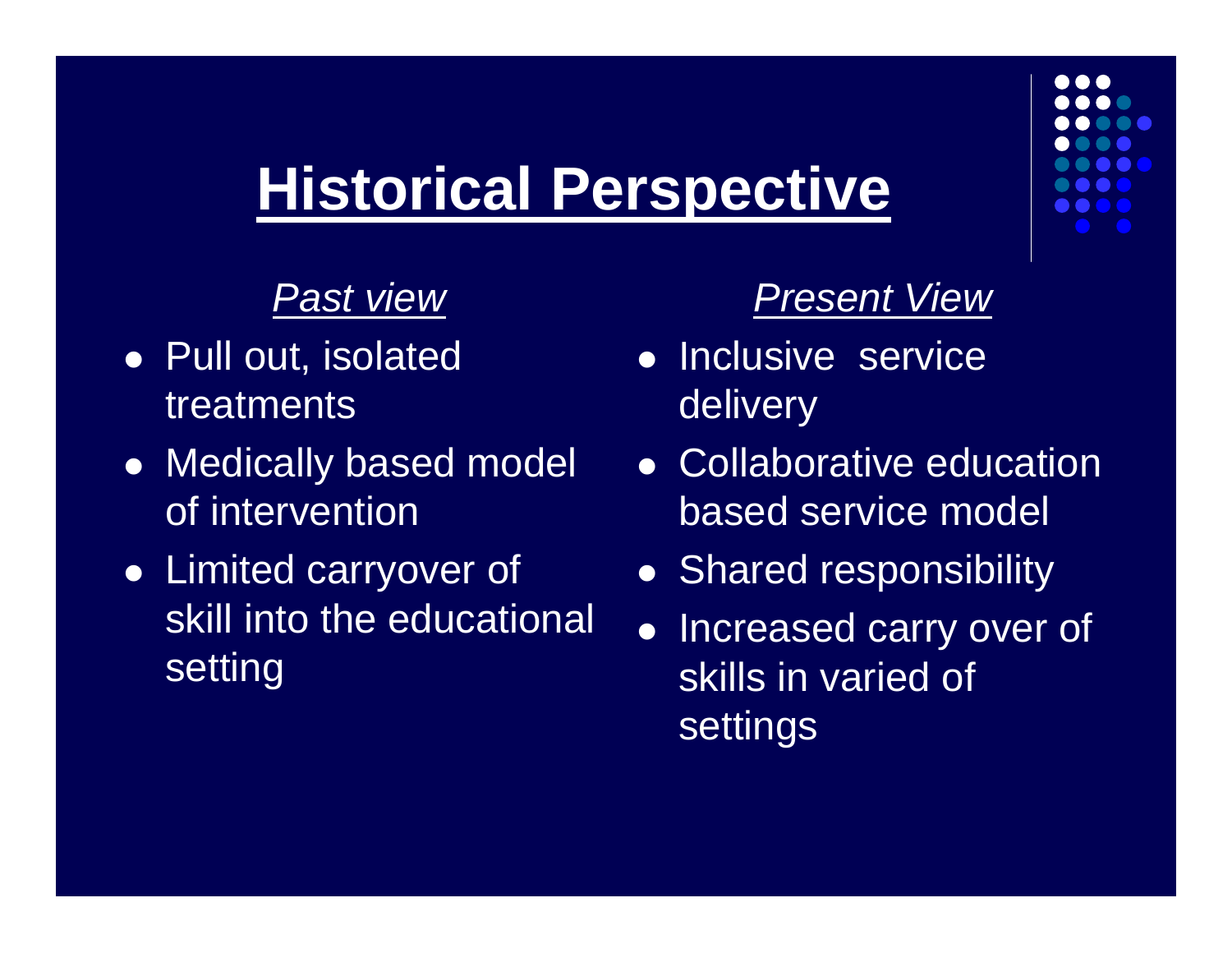## **Laws and Regulations**



**"In order for a student to receive OT services under IDEA part B, federal law requires that the student be eligible for special education and that the related service (occupational therapy) be necessary to assist the students with disabilities to benefit from special education."**

*In this manner, OT's serve in a supportive role, helping students participate in and benefit from special education*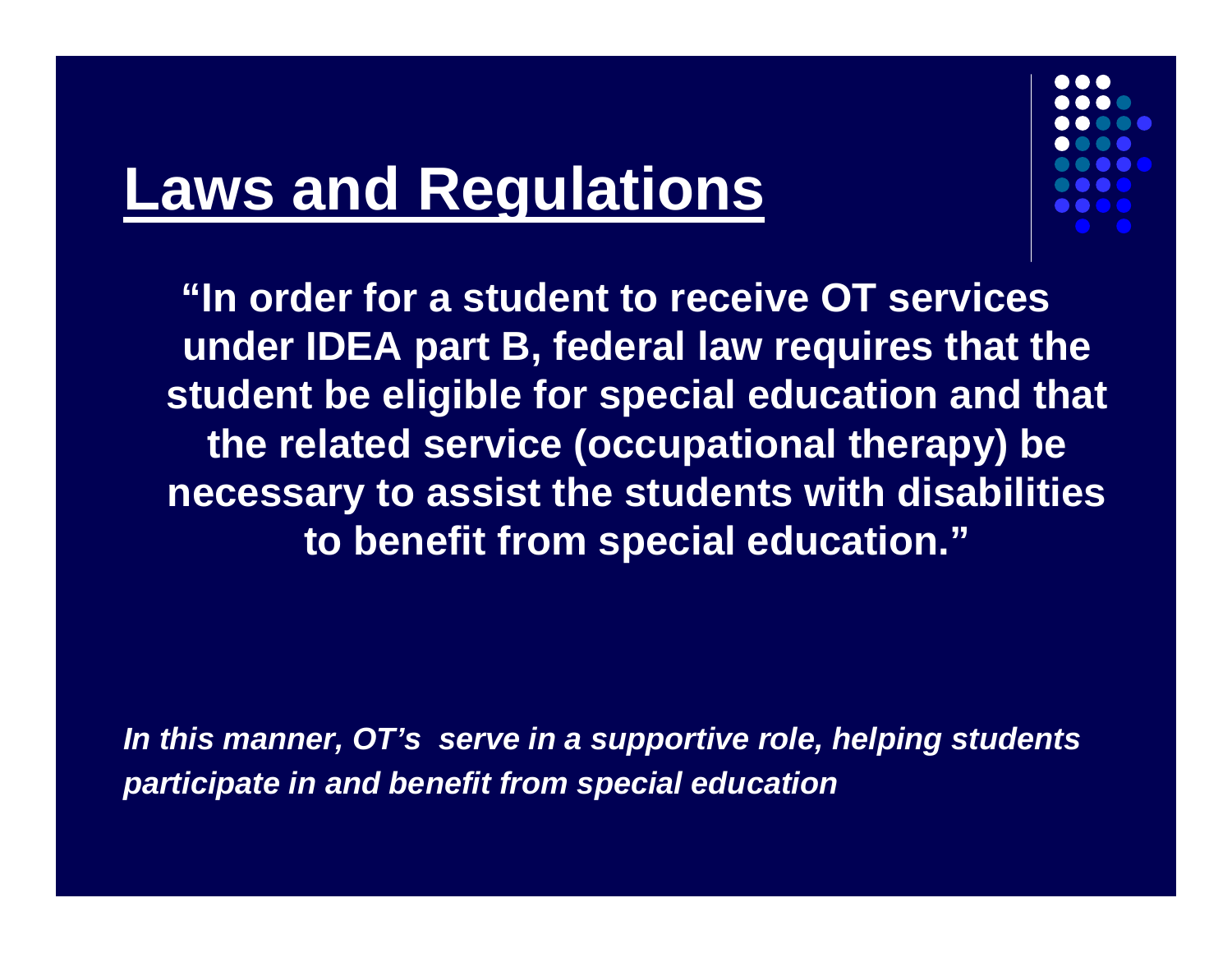# **Occupational Therapy in the School Setting**

- Occupational therapist help remove barriers, adapt tools-environment, educate school personnel for carryover of skills and help students to develop underlying skills for academic learning
- -hand function -visual perceptual skills -sensory processing -self help skills -oral motor

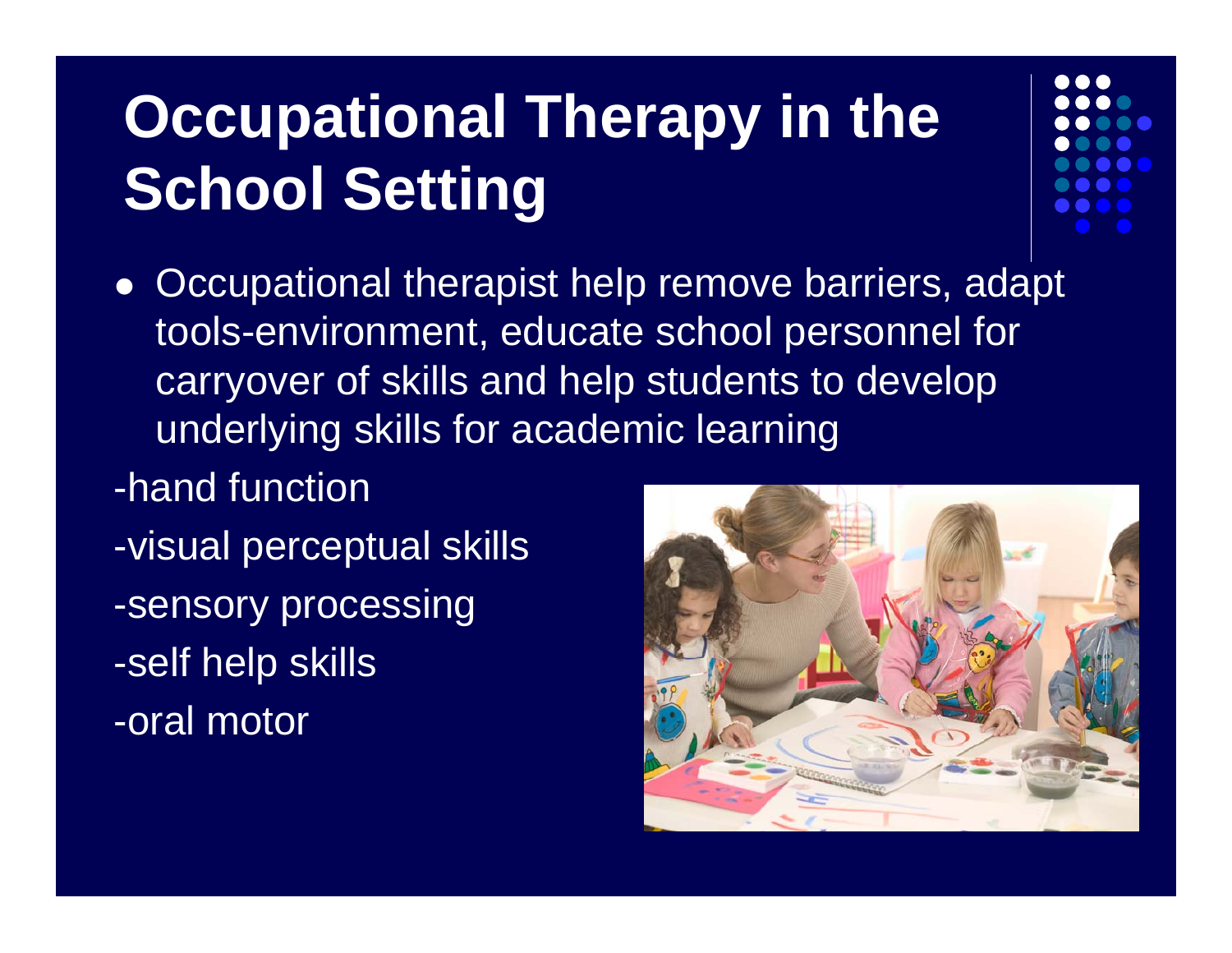# **Roles and Responsibilities of OT in School**

- Screen referrals
- Evaluations
- Participate in team meeting and assist in development of IEP.
- Provide direct and indirect OT
- $\bullet$ • Staff training

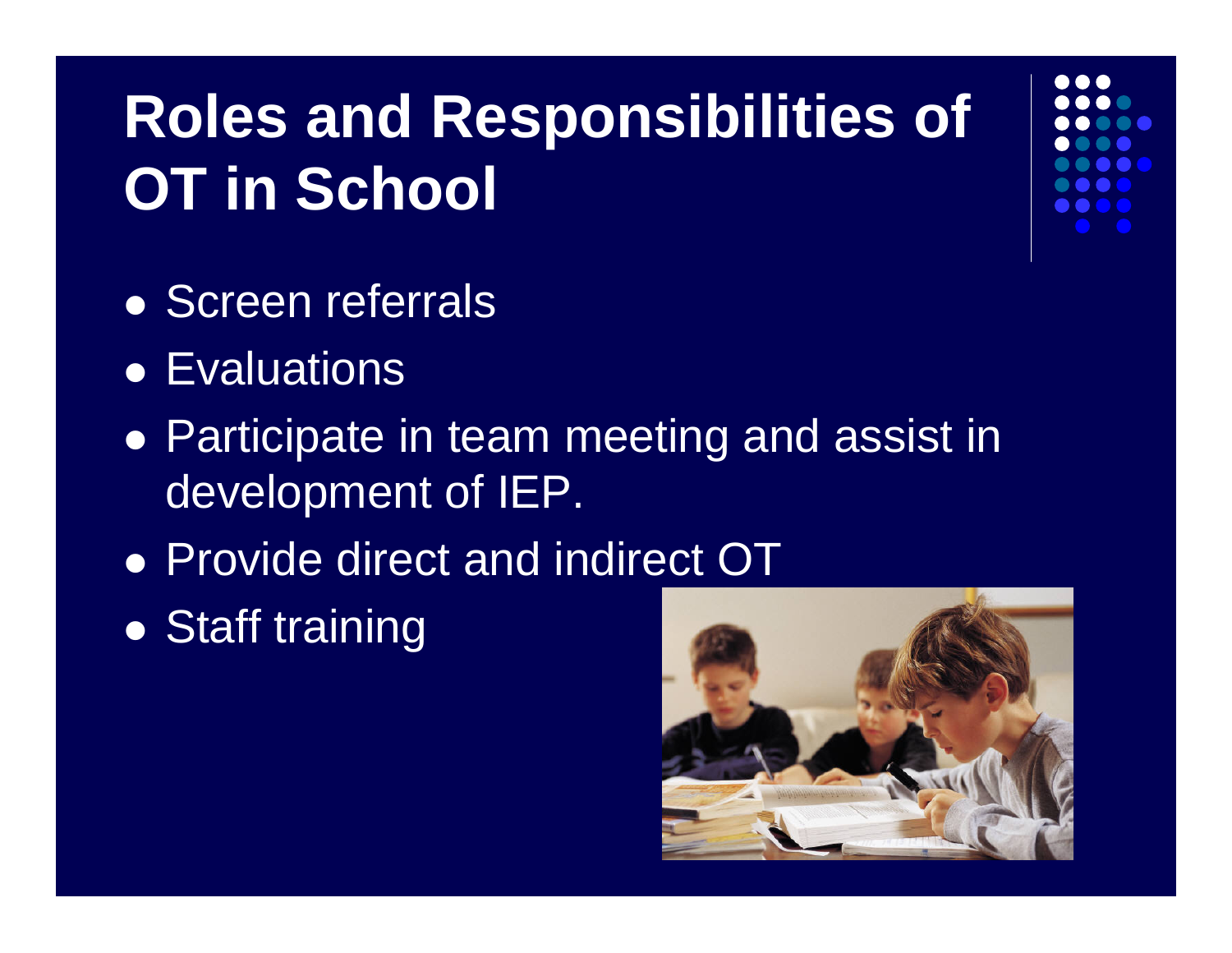## **School Based OT Evaluations**

- Standardized Measures
- **Skilled Observations**
- Environmental Assessments
- **Transdisciplinary approach**







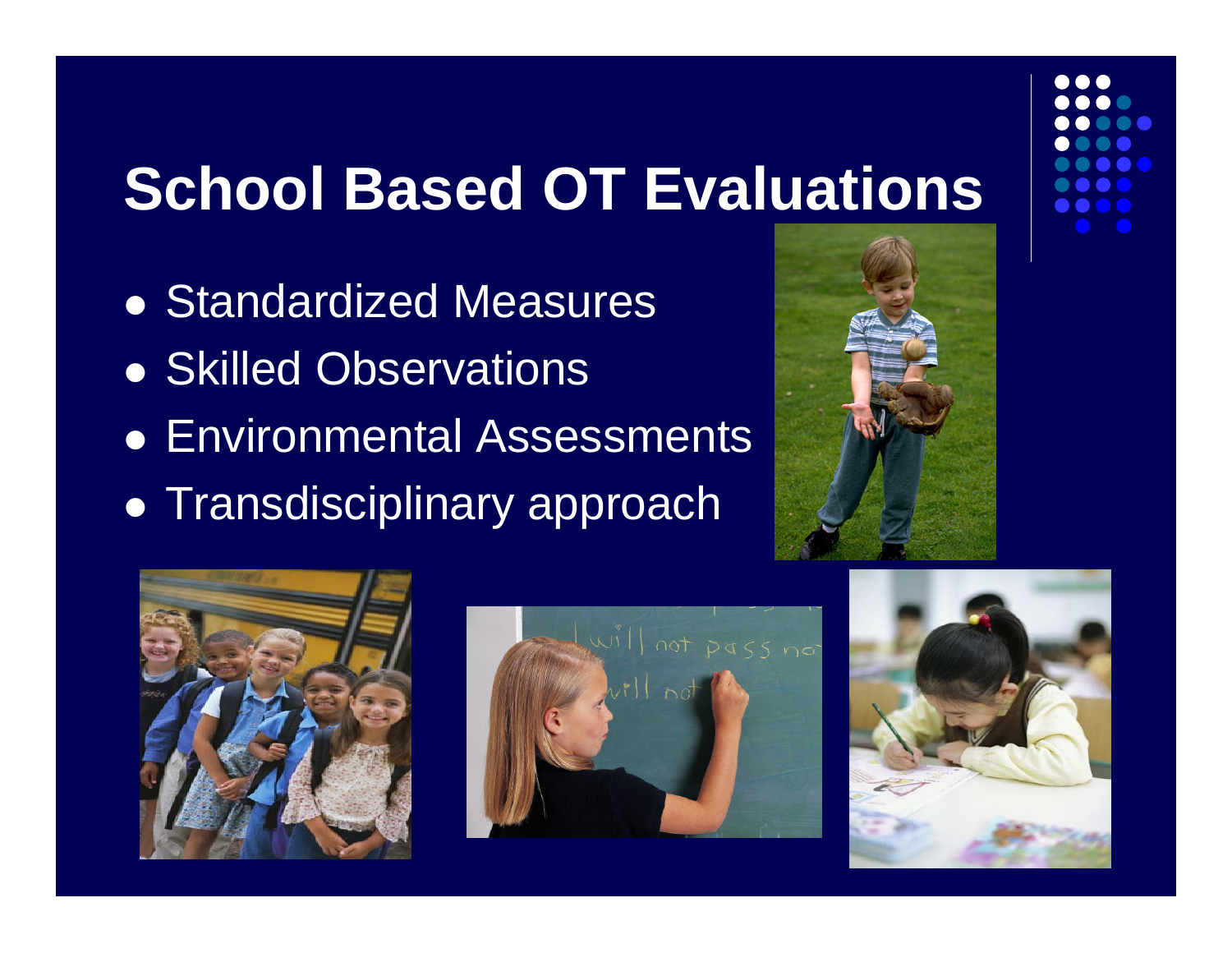#### **Evaluation Process**

- **Educational Intervention**
- $\bullet$ **• Screening**
- Referral
- Evaluation/ Assessment
- **Reevaluation**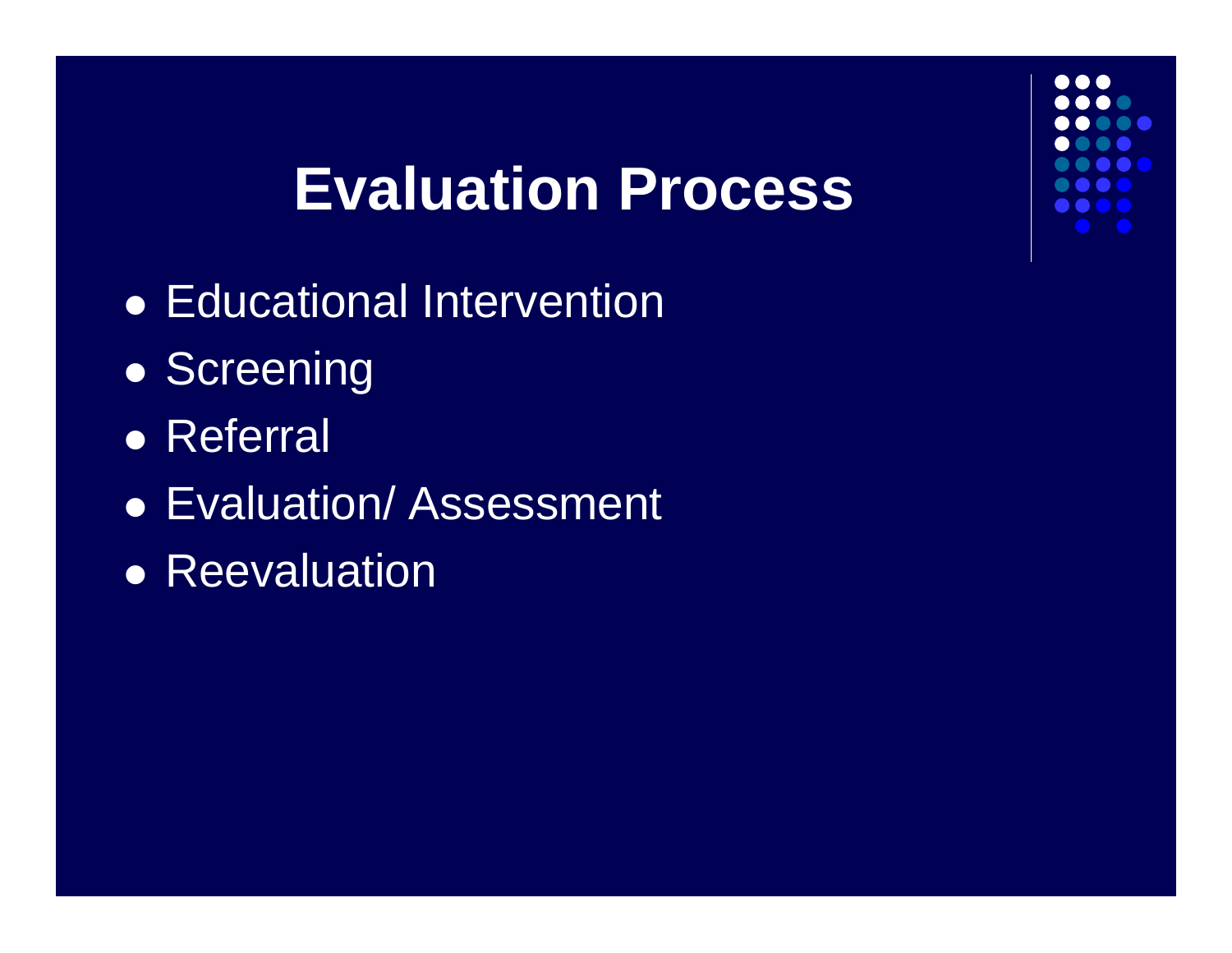#### **Educational Intervention**

- Provide Classroom Adaptations and Suggestions for Common Referral **Complaints**
- -See attached chart for suggestions -RTI

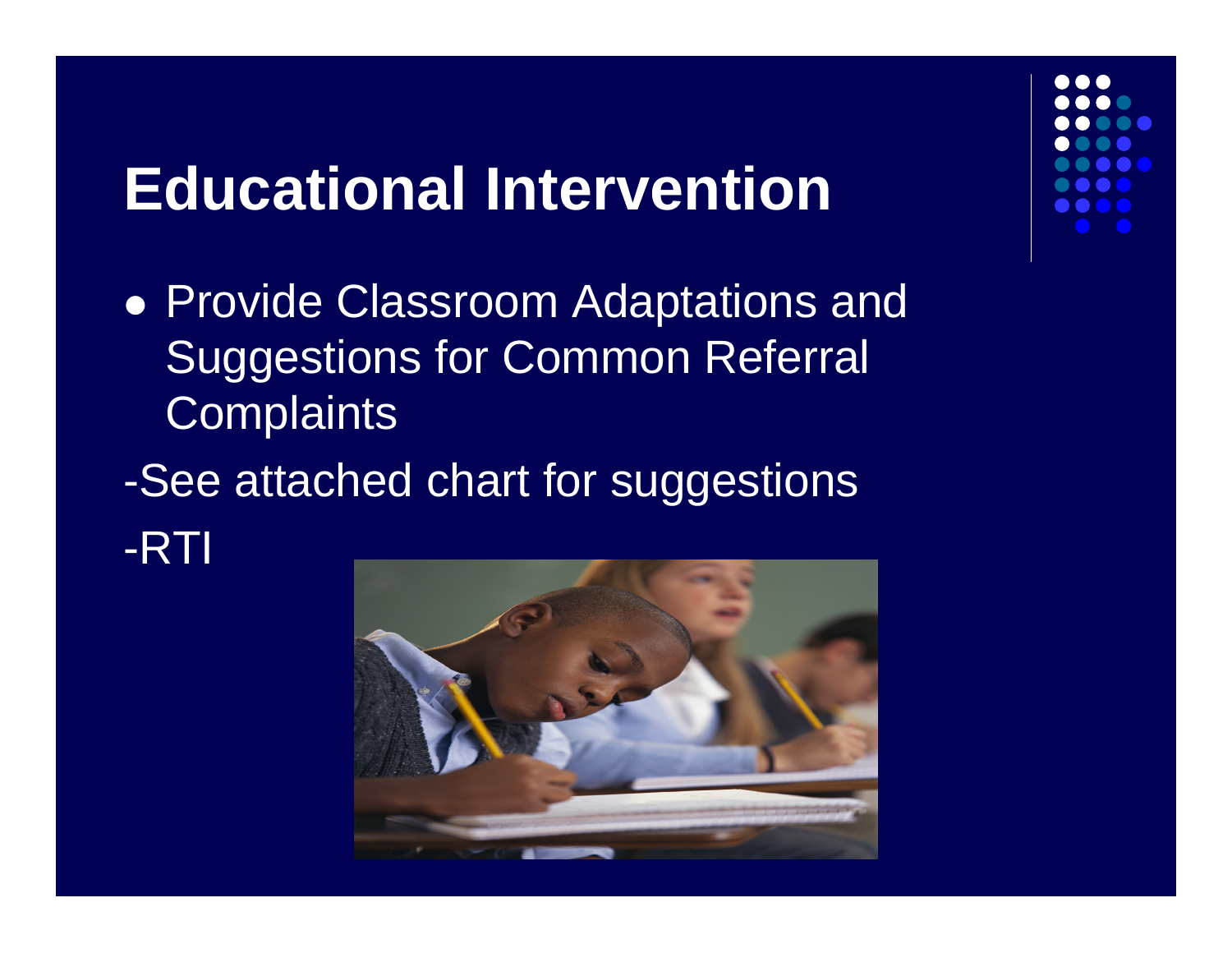## **Screening**



- $\bullet$ Observation in educational environment
- Review work samples
- Interview with school personnel
- **Teacher Questionnaire**
- Provide screening results to team members and teacher with suggestions as needed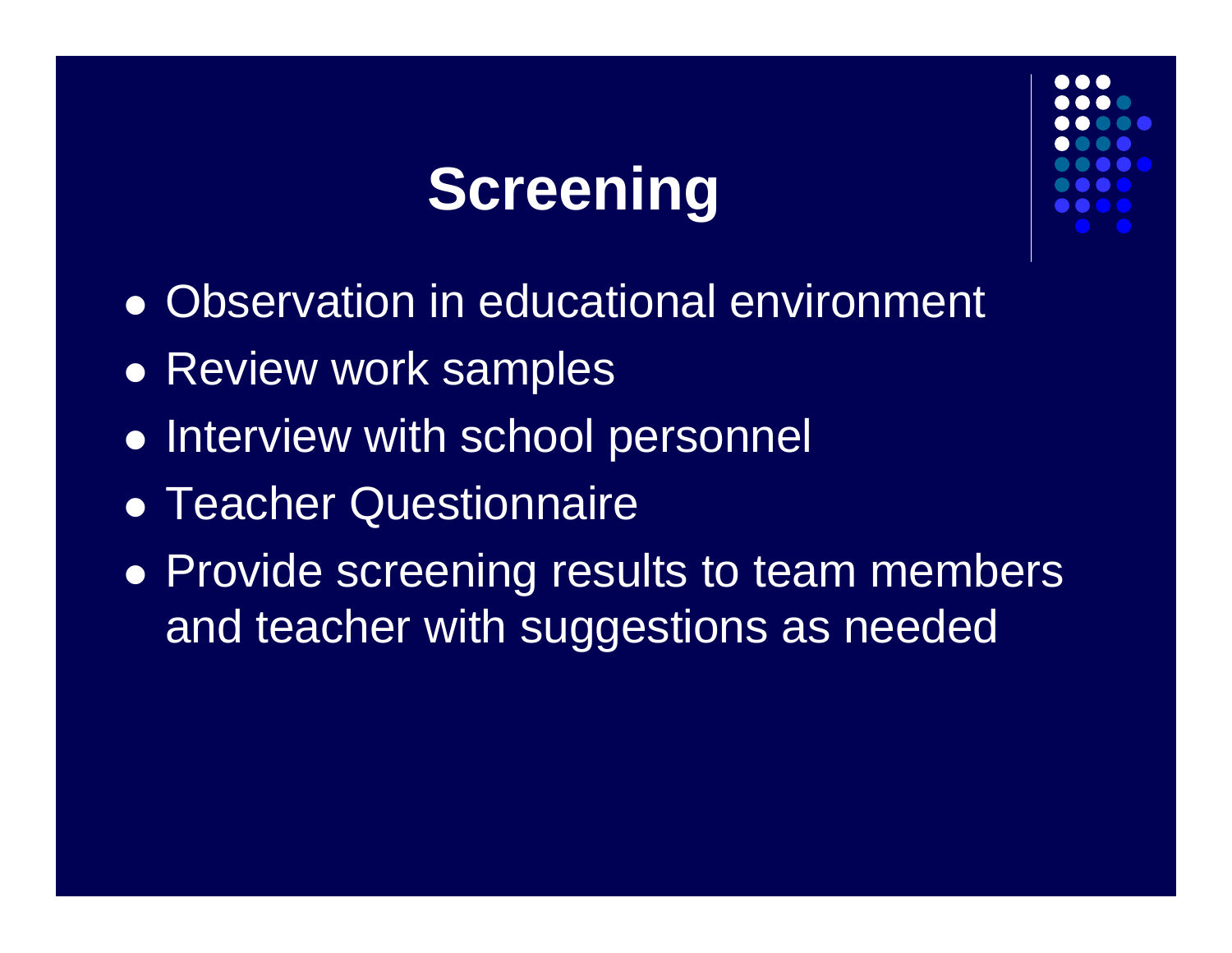## **Referral**



- The team may make referrals for occupational therapy services when a student demonstrates educationally related dysfunction-student not making gains towards IEP goals
- After reviewing referral information, the evaluation team selects performance focus-area. Including components and context to create a profile of strengths and concerns
	- -Identify conditions that limit performance in education activities and
	- -Formulate efficient evaluation plan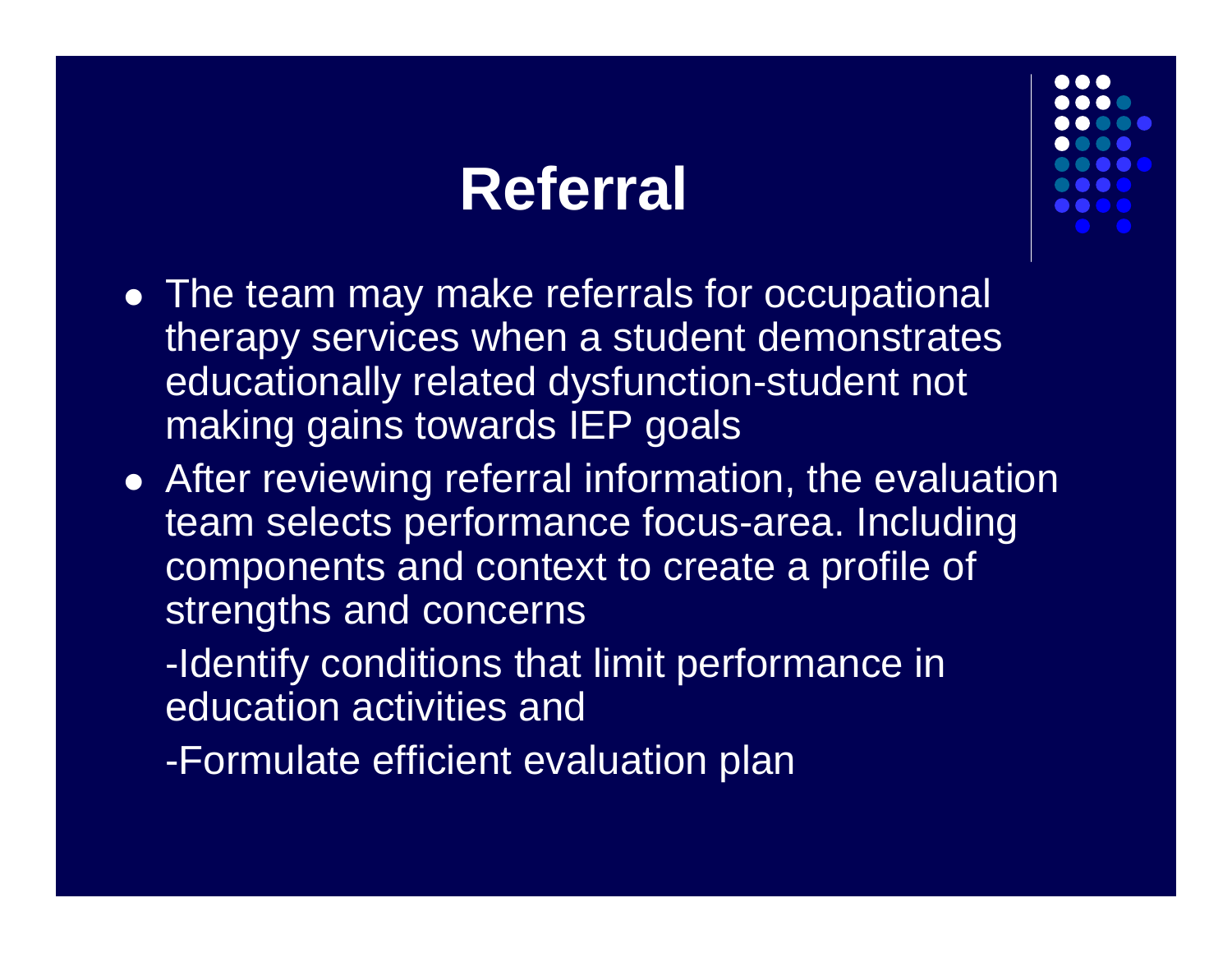## **Evaluation/Assessment**

- **Parental Permission**
- Assessments should include:
- *-Skilled observation*
- *-Teacher interview*
- *-Work sample Review*
- -Standardized or criterion-referenced tests

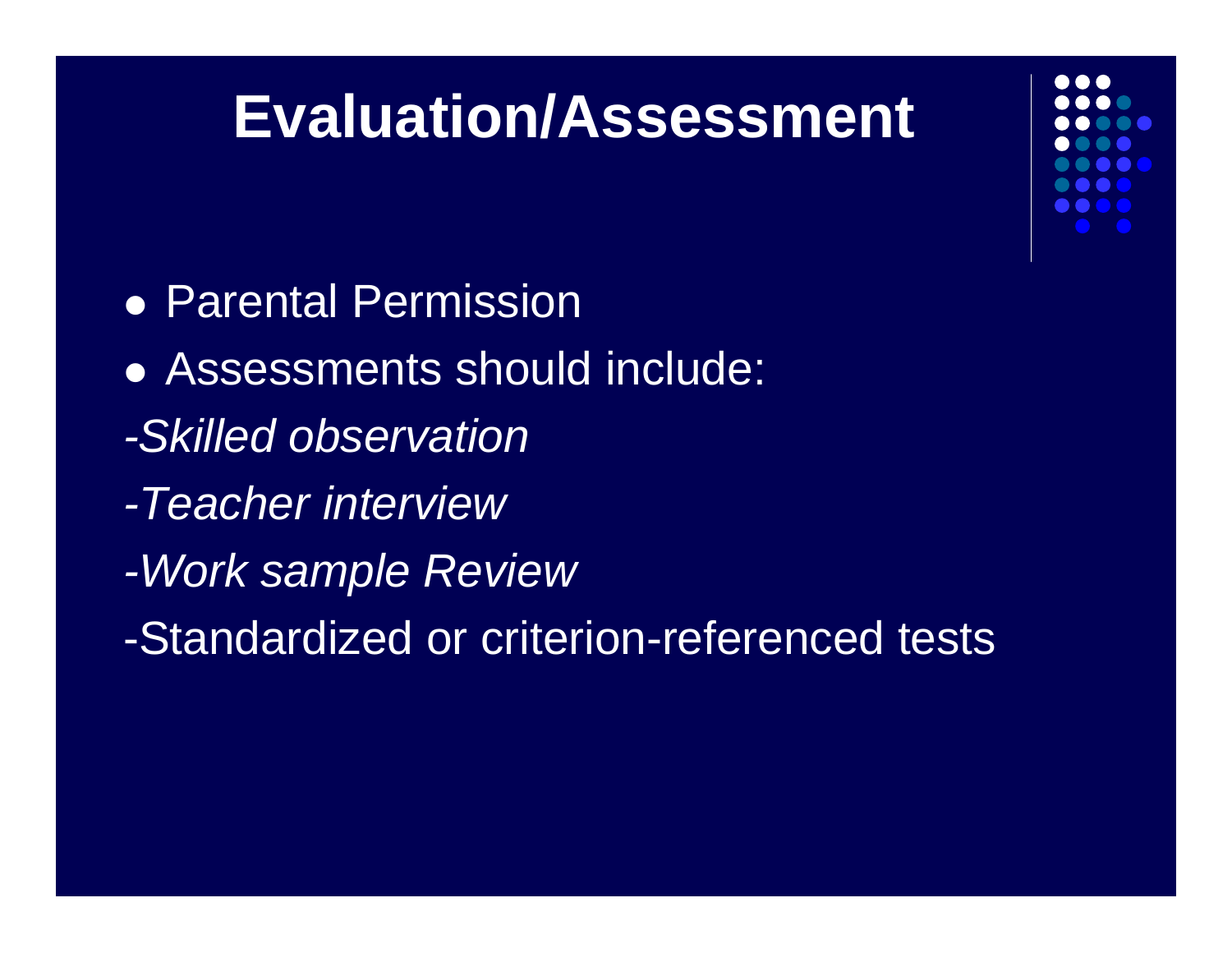#### **Reevaluation**



- Annual Reassessment- To monitor students progress, annual reassessments can be formal or informal.
- <u>Re-evaluation Triennial-every</u> 3 years, to determine continued eligibility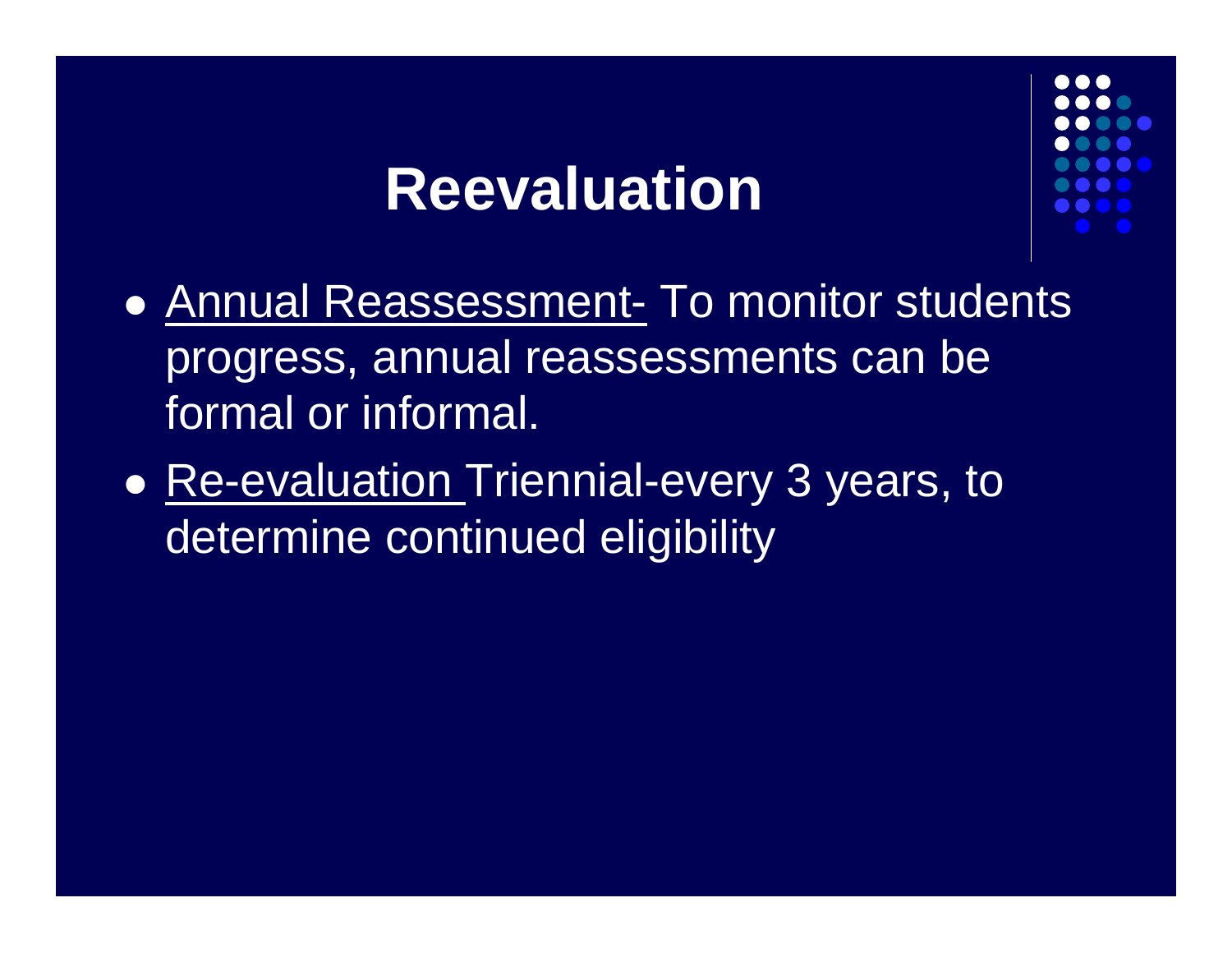#### **Entrance Criteria**



- Problem significantly interferes with students' abilities to participate in their educational program
- Problem appears to be caused by limitations in the performance components
- Previous attempts to alleviate the problem have not been successful
- Potential for change in students problems through intervention appears likely
- Unique expertise of therapist is required to meet students' identified needs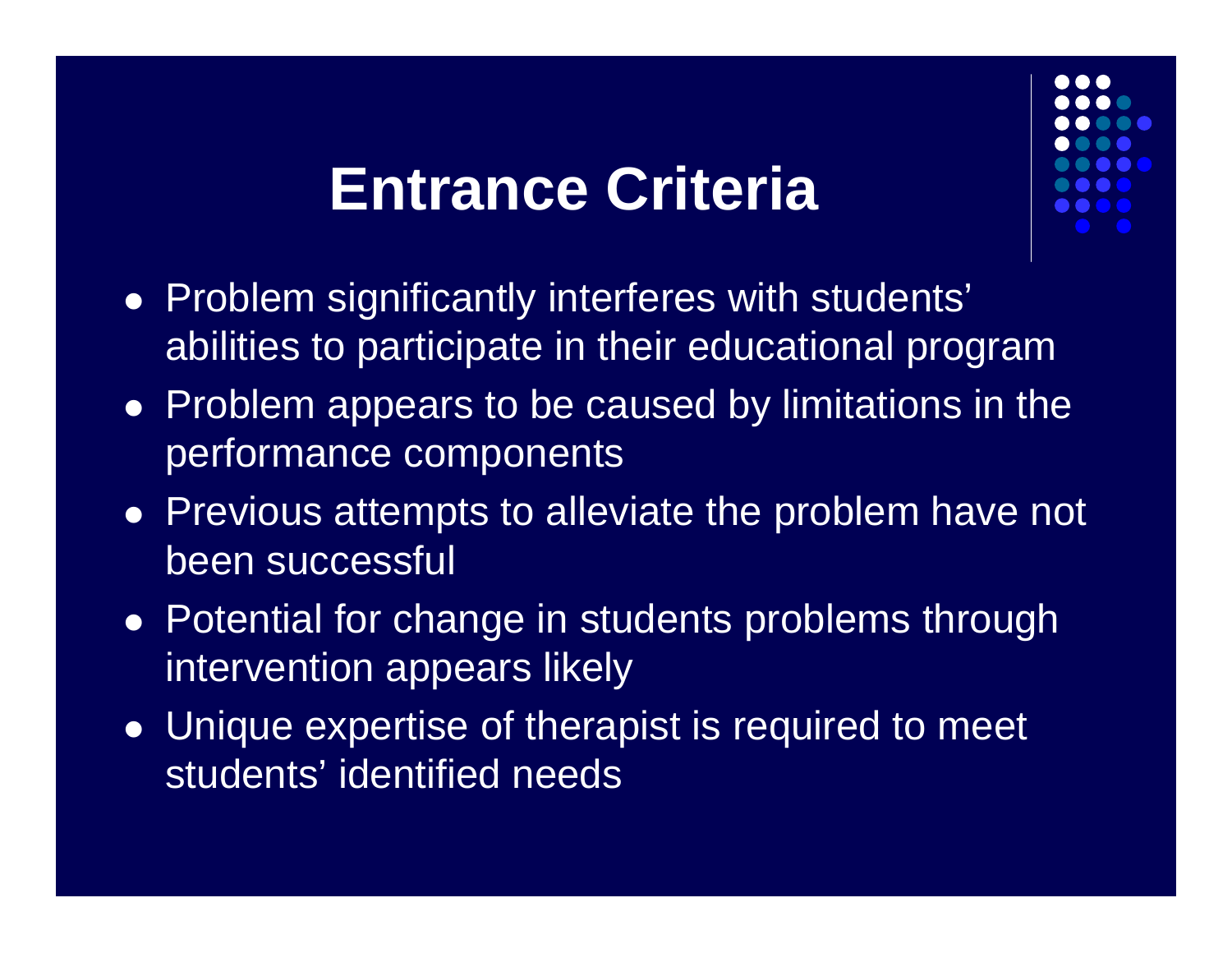#### **Exit Criteria**



- $\bullet$ • Goals or outcomes requiring therapy have been met and no additional goals are appropriate
- Potential for further change from therapy services appears unlikely
- Problem ceases to be educationally relevant
- Therapy is contraindicated due to medical, psychological, or social complications.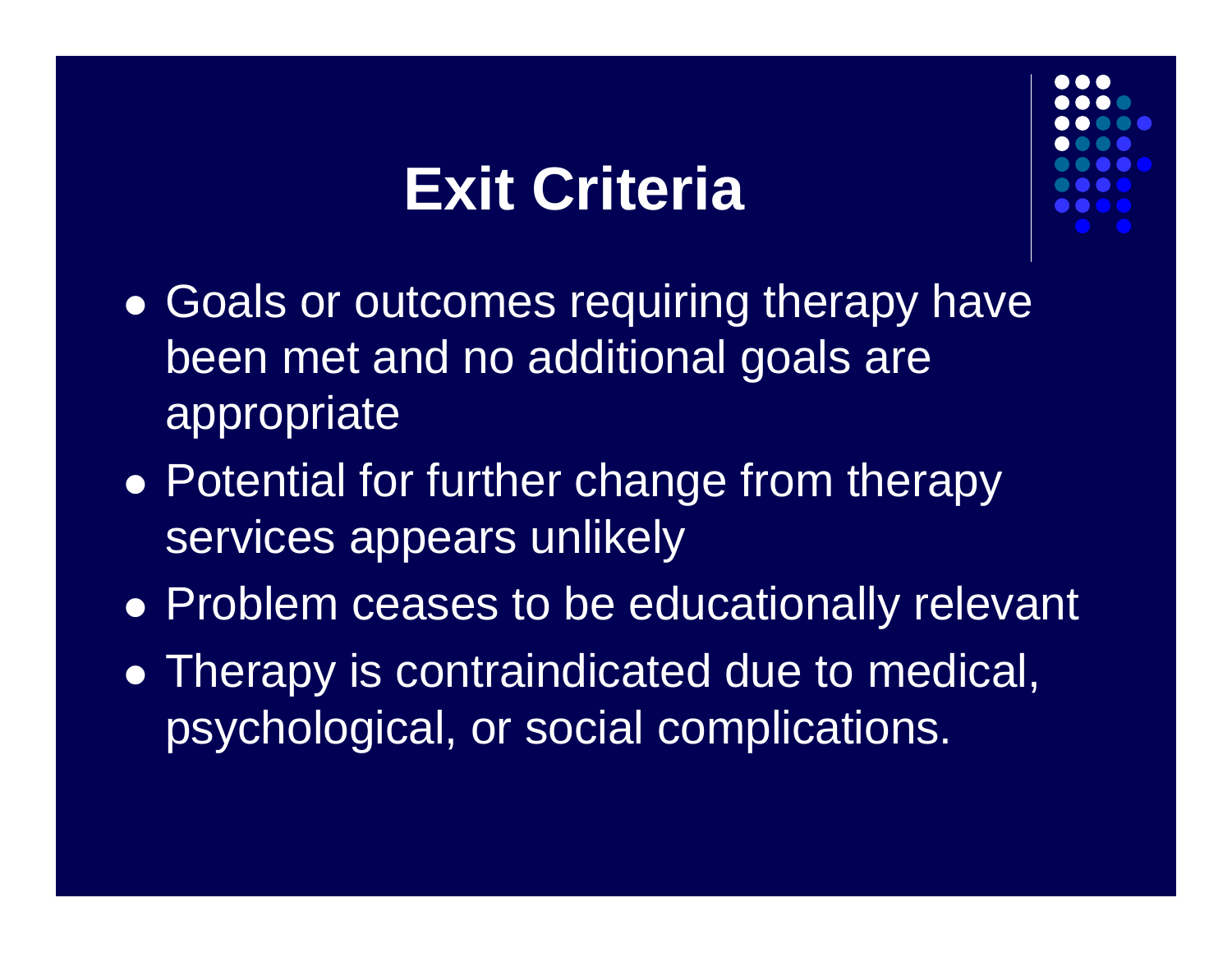

# **Service Delivery Models**

- Direct Service
- Consultative
- $\bullet$ Integrative service
- Monitor –Shared responsibility

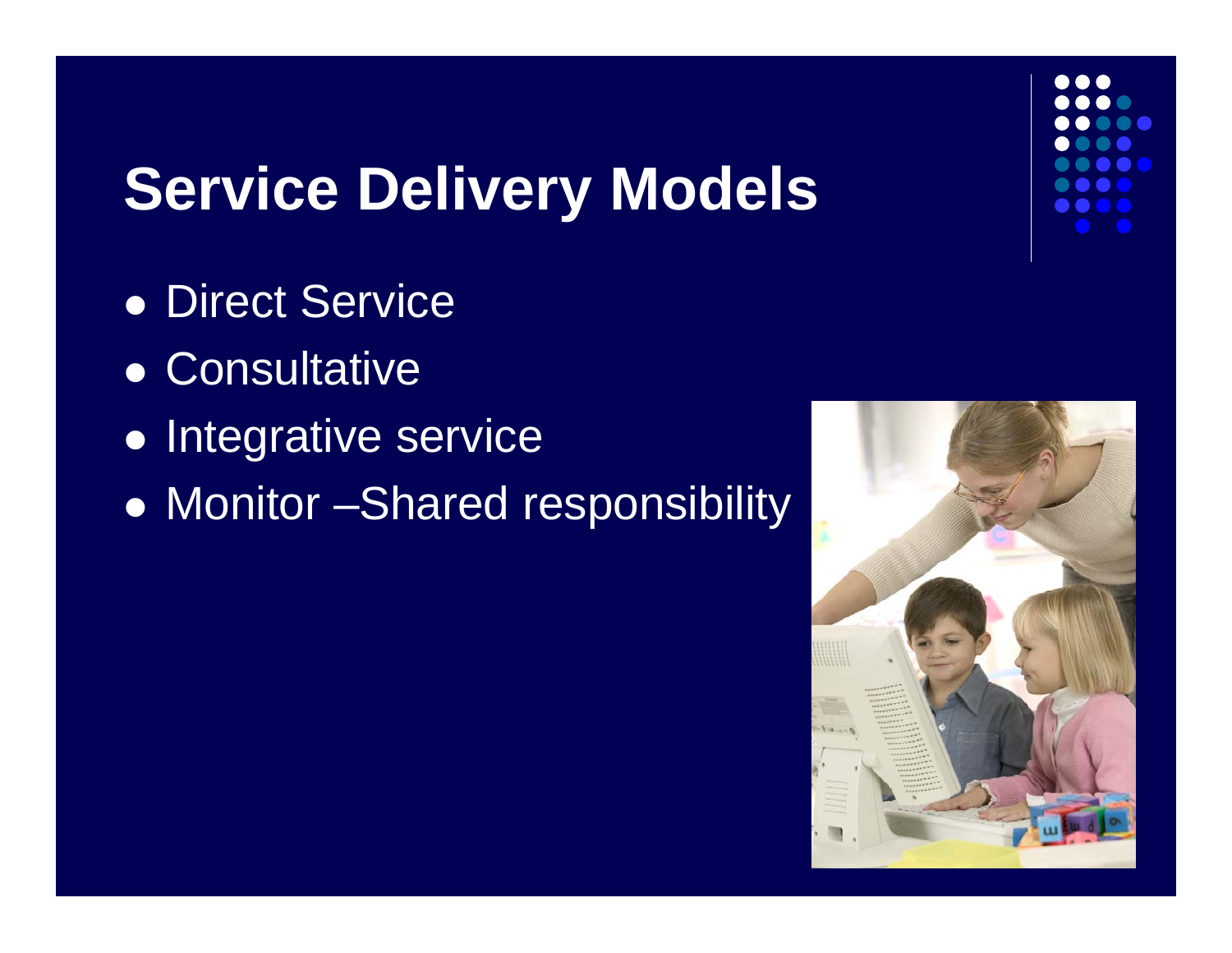# **Benefit of Inclusive Service Delivery**



- Carry over of skill into classroom, apply skills and strategies to academic activities
- Train teacher and para educator to implement strategies for greater carry over
- *Examples*
	- -Whole class sensory movement breaks
	- -Fine motor work station in class
	- -Positioning Books
	- -Children stay in class and do not miss out on learning experiences or have additional transitions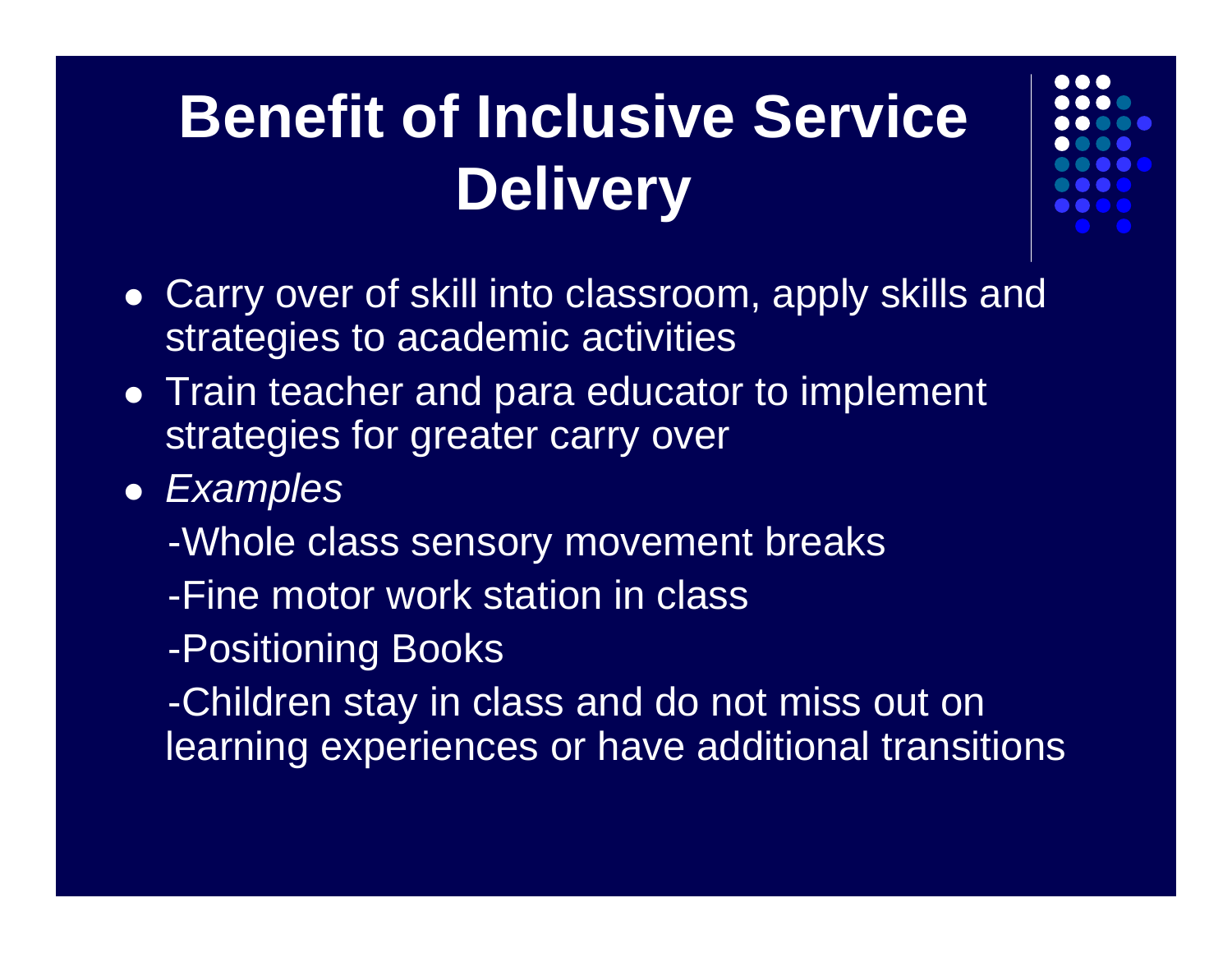# **What Does an OT treatment session look like?**

- 
- $\bullet$ • Occupational Therapist use meaningful activities to help students work on goal areas.
- Multi-sensory approach to learning
- Modifications to the task, tools and environment
- Carryover of skills to classroom

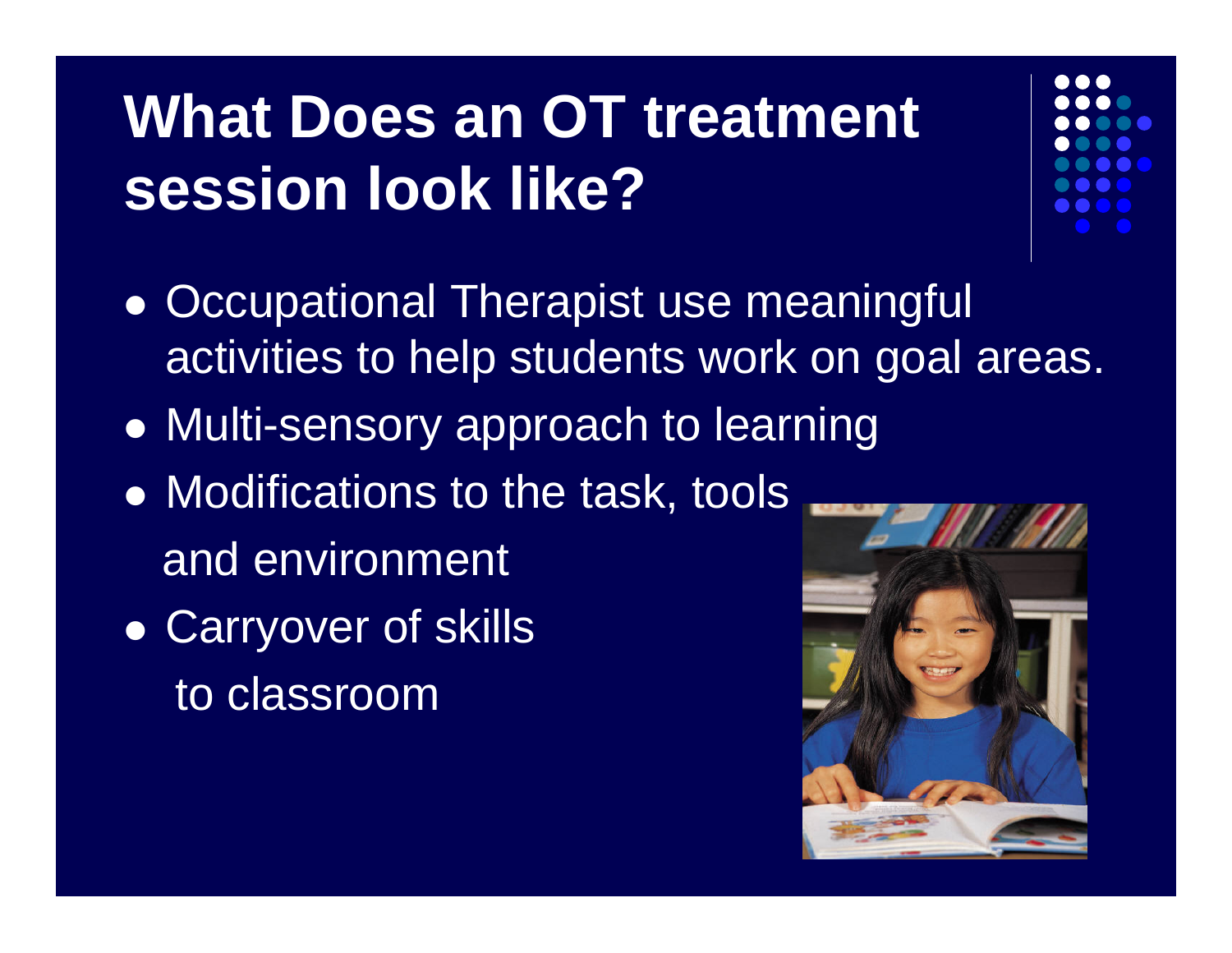## **Additional Services Provided**

- 
- Handwriting skill development packet for Kindergarten classes
- $\bullet$ **• Incorporate Sensory Integration Strategies** into the Classroom. Consult for sensory motor development

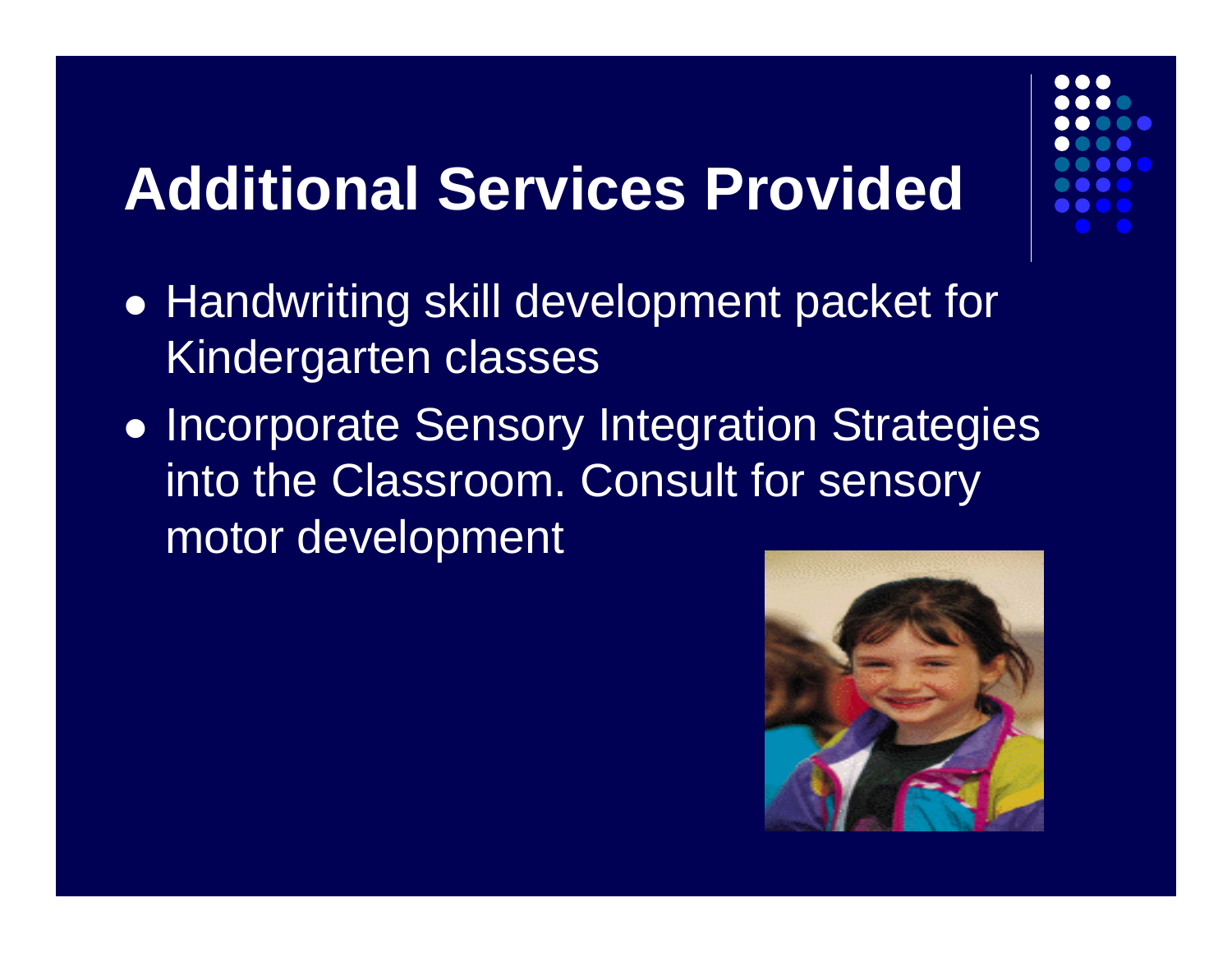# **Trends in School Based Occupational Therapy**



- $\bullet$ Early Intervention
- $\bullet$  Integrative service delivery-emphasis on Inclusion Meeting the needs of the students in the least restrictive environment-Small group instruction
- $\bullet$ Response to Intervention
- $\bullet$  Collaboration with Curriculum Design and general Health Awareness to benefit all students